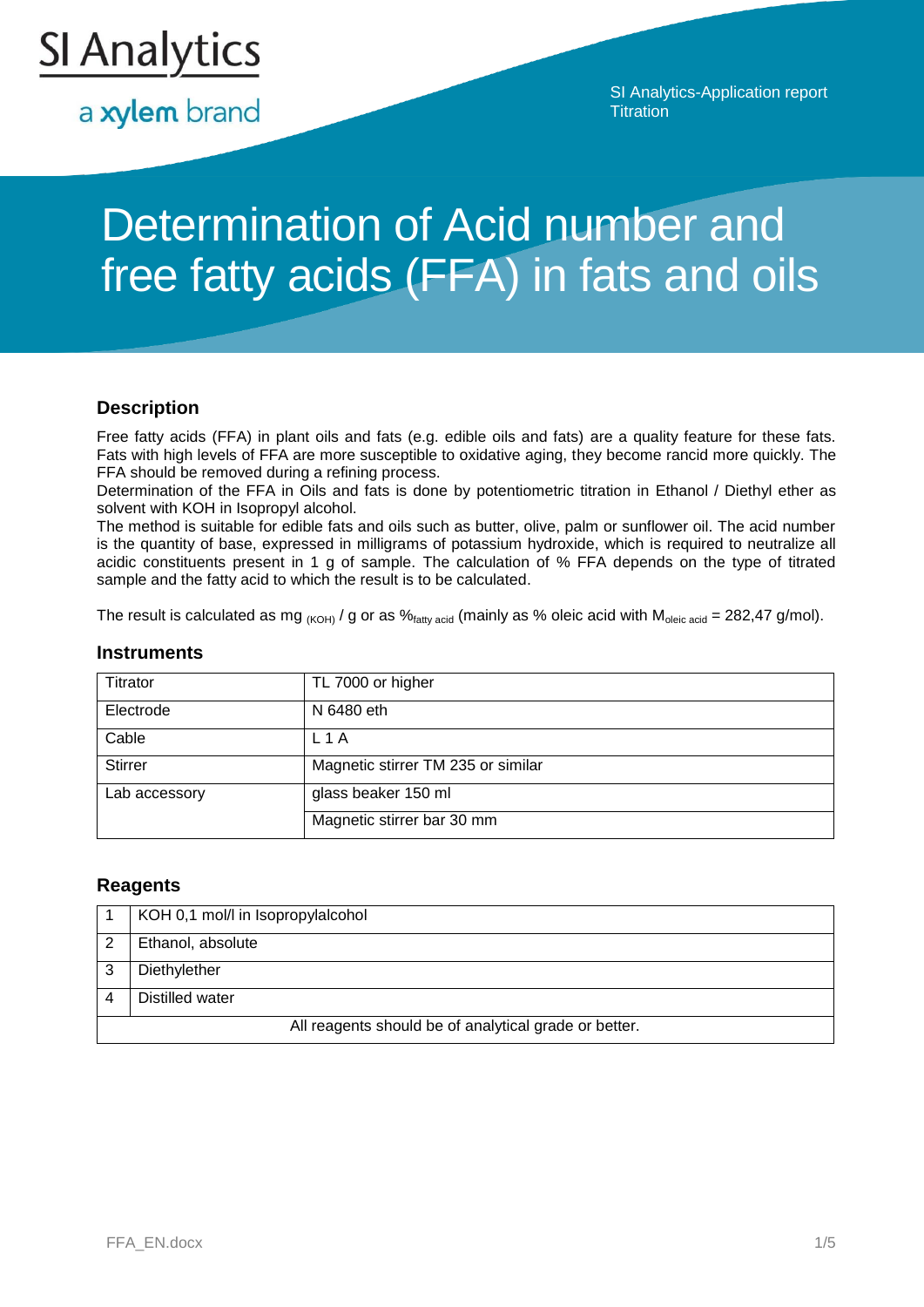# **Titration procedure**

#### **Reagents**

#### **KOH in Isopropyl alcohol 0.1 mol/l**

It is recommended to use a ready 0.1 mol/l solution. The solution must be protected against  $CO<sub>2</sub>$  with a  $CO<sub>2</sub>$  absorbent like soda lime. The titer determination is done as described in the application note "Titer KOH".

#### **Solvent mixture**

500 ml absolute Ethanol and 500 ml Diethyl ether are mixed in a bottle.

#### **Cleaning of the electrode**

For cleaning and conditioning of the electrode 3 steps are necessary:

First the electrode is rinsed with the solvent mixture to remove residues of the sample.

Then it is conditioned in water.

After the conditioning step the electrode is rinsed with solvent mixture to remove the water.

The electrode is stored in a solution of 1.5 mol/l LiCl in Ethanol (or, if another electrolyte is used, in this electrolyte solution).

#### **Blank value**

For blank titration 70 ml solvent are placed in a 150 ml beaker and titrated with 0.1 mol/l KOH. The Blank should be below 0.3 ml.

#### **Sample preparation**

The sample is weighed into a 150 ml beaker and dissolved in 70 ml of the solvent. It can be necessary to heat the mixture to increase the solubility of the oil/fat, especially with solid fats (e.g. coconut fat). After a complete dissolution the sample is titrated with 0.1 mol/l KOH.

The sample weight should be selected that the titration amount is not more than 4-5 ml because of the long titration time. The required amount of sample depends on the expected Acid number ( $mg_{KOH}/g$ ).

| Expected acid value | Sample amount |
|---------------------|---------------|
| $(mg_{KOH}/g)$      | [g]           |
| $0.2 - 1$           | $10 - 20$     |
| 1 - 10              | $1 - 3$       |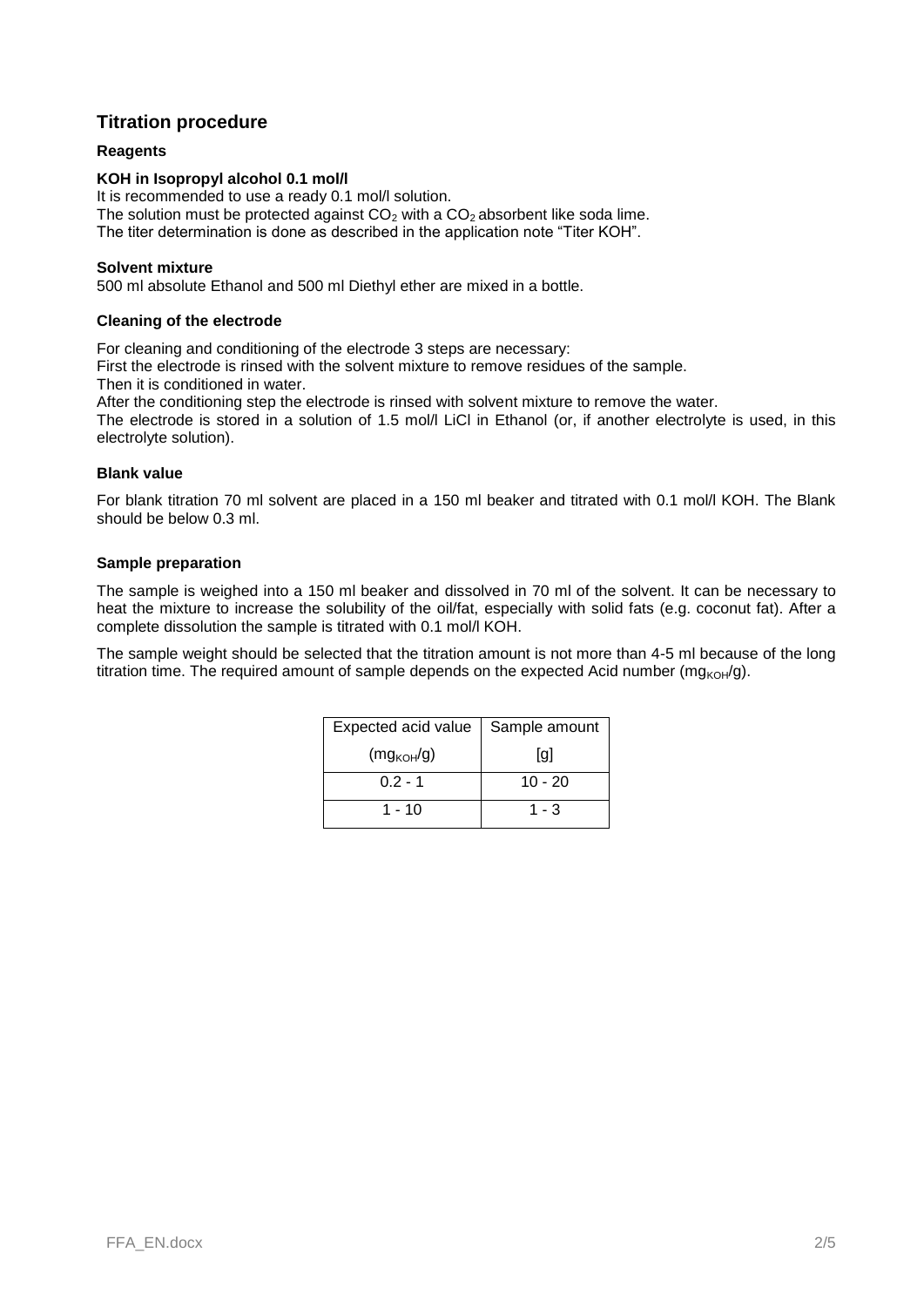# **Titration parameter**



| Default method          | <b>Blank TAN-TBN</b> |                            |                 |
|-------------------------|----------------------|----------------------------|-----------------|
| Method type             | Automatic titration  |                            |                 |
| Modus                   | linear               |                            |                 |
| Measured value          | mV                   |                            |                 |
| Measuring speed / drift | User defined         | Fixed delax time           | 12 <sub>s</sub> |
| Initial waiting time    | 10 <sub>s</sub>      |                            |                 |
| <b>Linear Steps</b>     | $0.01$ ml            |                            |                 |
| Damping                 | strona               | <b>Titration direction</b> | decrease        |
| Pretitration            | off                  | Delay time                 | 0 <sub>s</sub>  |
| End value               | off                  |                            |                 |
| EQ                      | On $(1)$             | Slope value                | 60              |
| Max. titration volume   | $0.3$ ml             |                            |                 |
| Dosing speed            | 100%                 | Filling speed              | 30 <sub>s</sub> |

#### Calculation:

#### $ml = EQ1$

The result is saved in a global memory, e.g. M01. We recommend to use statistics  $= 3$ .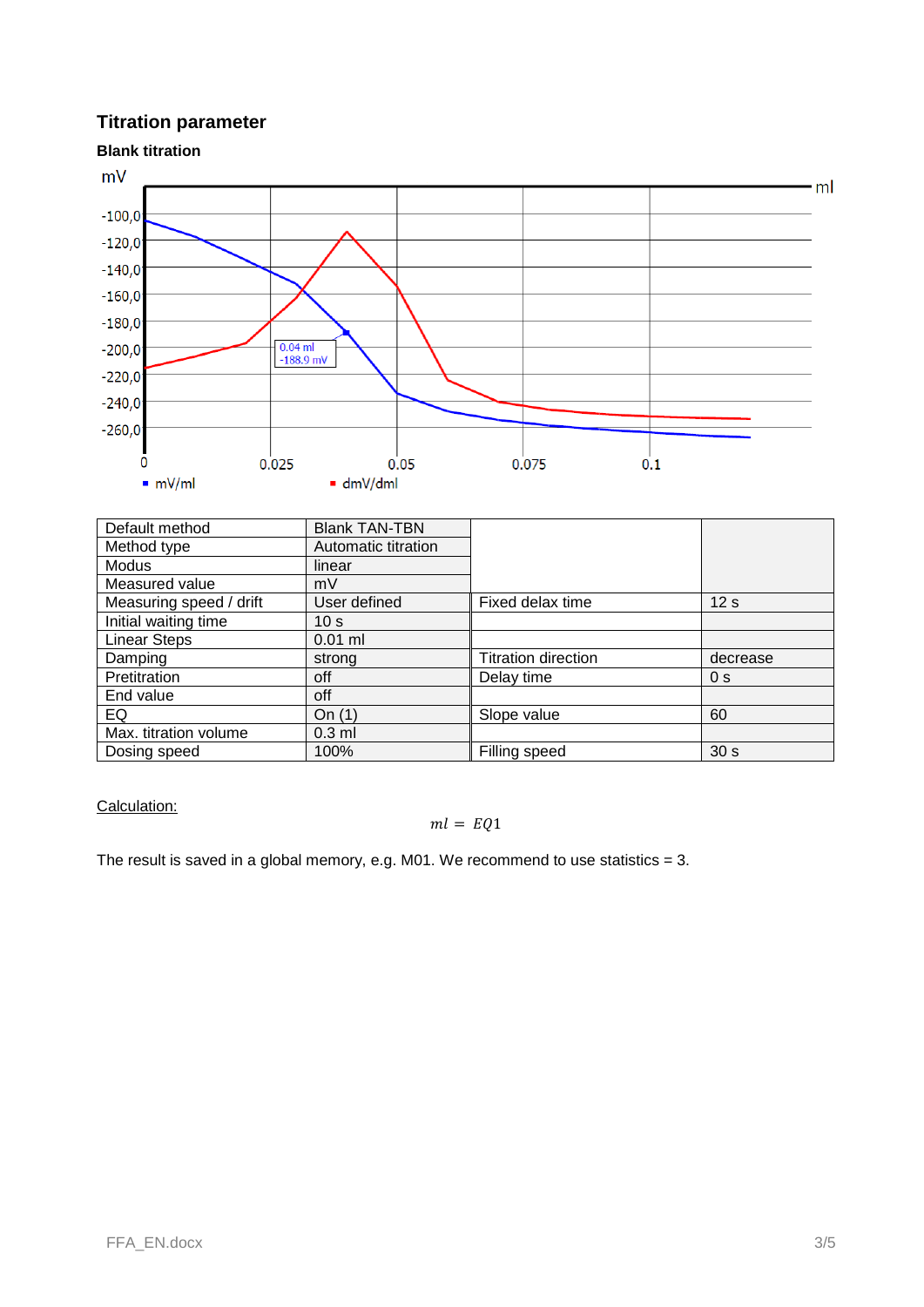# **Sample titration**



| Default method          | --                  |                            |                     |
|-------------------------|---------------------|----------------------------|---------------------|
| Method type             | Automatic titration |                            |                     |
| <b>Modus</b>            | linear              |                            |                     |
| Measured value          | mV                  |                            |                     |
| Measuring speed / drift | User defined        | Minimum holding time       | 7s                  |
|                         |                     | Maximum holding time       | 20 <sub>s</sub>     |
|                         |                     | Measuring time             | 4s                  |
|                         |                     | <b>Drift</b>               | $10 \text{ mV/min}$ |
| Initial waiting time    | 10 <sub>s</sub>     |                            |                     |
| <b>Linear Steps</b>     | $0.05$ ml           |                            |                     |
| Damping                 | strong              | <b>Titration direction</b> | decrease            |
| Pretitration            | off                 | Delay time                 | 0 <sub>s</sub>      |
| End value               | off                 |                            |                     |
| EQ                      | On $(1)$            | Slope value                | 120                 |
| Max. titration volume   | 6 ml                |                            |                     |
| Dosing speed            | 100%                | Filling speed              | 30 <sub>s</sub>     |

For samples with very low FFA values the linear steps can be reduced to 0.02 or 0.01 ml.